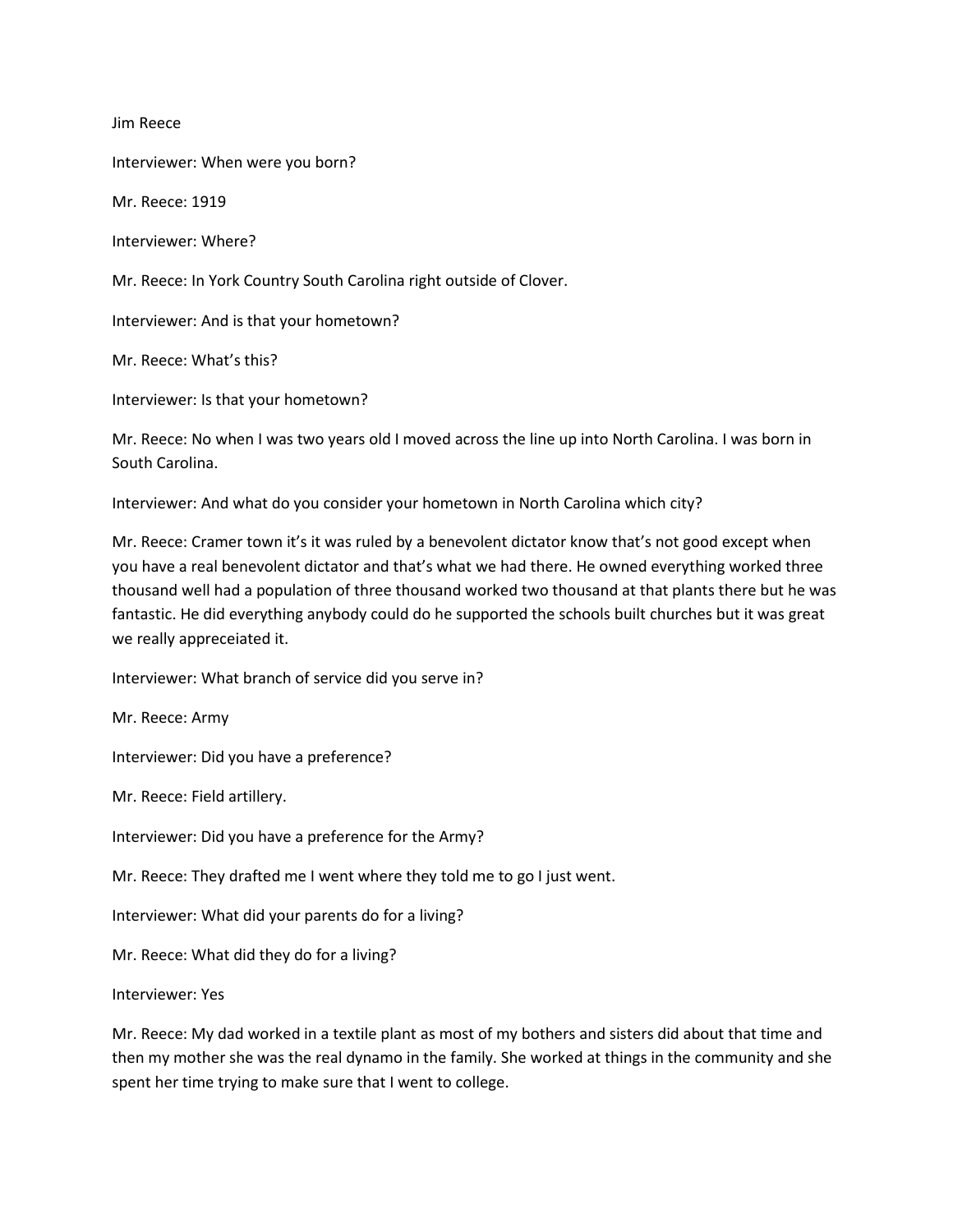Interviewer: And you have 10 brothers and sisters?

Mr. Reece: We were 10 children plus mother and daddy, twelve of us the dirty dozen.

Interviewer: How many brothers?

Mr. Reece: Six boys and four girls.

Interviewer: Okay were you close to your grandparents when you were young?

Mr. Reece: Not very close at all just barley knew them.

Interviewer: Where did they live?

Mr. Reece: In South Carolina and North Carolina.

Interviewer: Where did you attend school?

Mr. Reece: Well I went to high school in Cramer Town North Carolina and then when I well I did several things but then when I went on to get an engineering degree which I knew I had to do I went to North Carolina State University.

Interviewer: And that was in 1949?

Mr. Reece: I thought I wanted to go to MIT but that's a right funny story about that.

Interviewer: What was school like in North Carolina?

Mr. Reece: Oh it was great it was pretty great. I went to North Carolina State I have two sons who went to North Carolina State I have a younger brother who went to North Carolina State and I have about four nieces and nephews who went to North Carolina State. Good school.

Interviewer: What do you remember about the great depression?

Mr. Reece: The great depression?

Interviewer: Yes sir.

Mr. Reece: Well we didn't know we were poor we just went right on we had plenty to eat. In fact our grocery bill was about \$4 a week for 12 of us how do you like that? Dad had a green thumb you know he could grow anything.

Interviewer: How old were you when you were drafted into the Army?

Mr. Reece: 21 if I'd have been three weeks younger I would not have been drafted. But I was no more drafted and I was in the first group that left.

Interviewer: Alright did you have a job before the Army?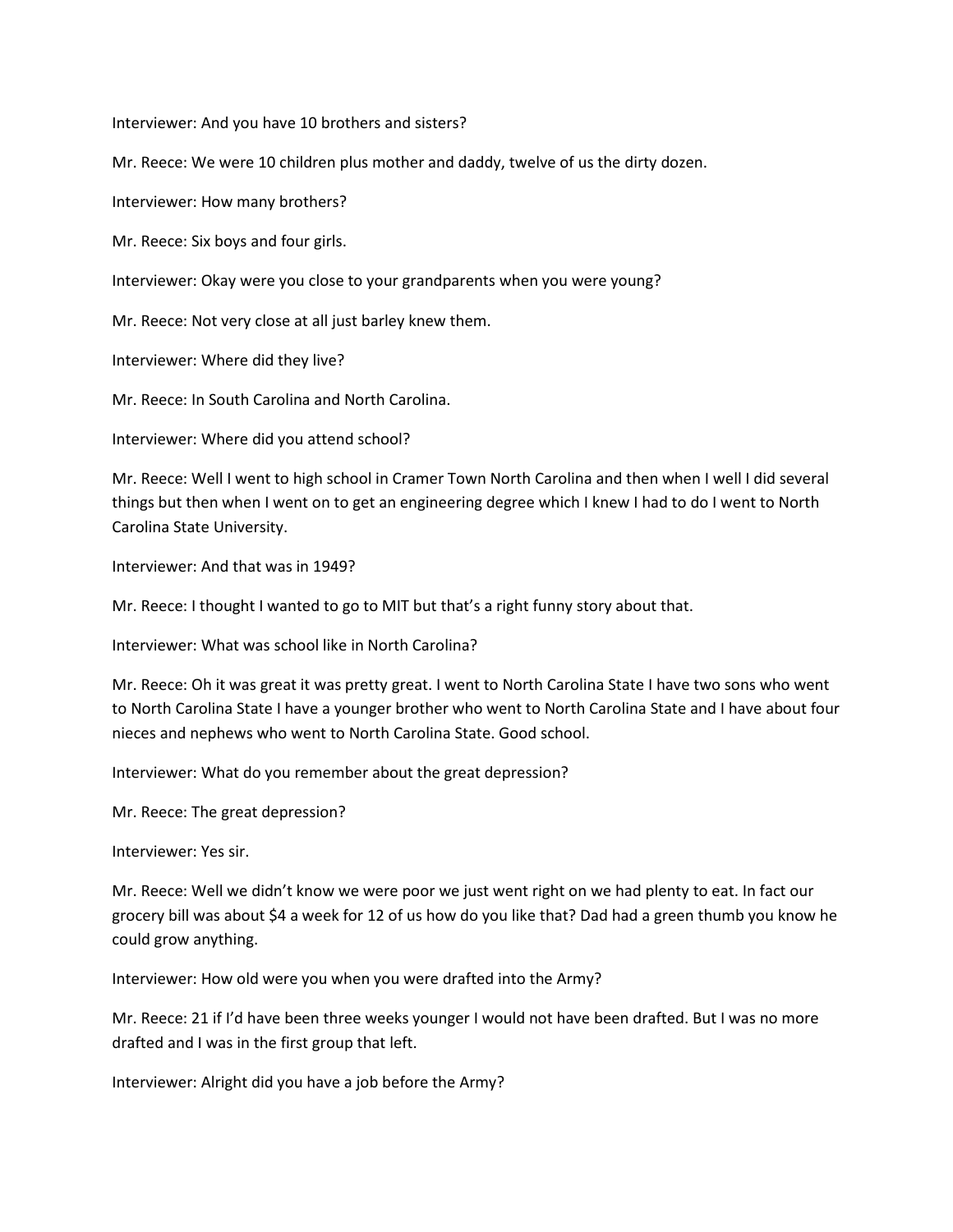Mr. Reece: Oh yes I was a I not only had a job but I was also doing some teaching. But it was in textile designing in the plant there.

Interviewer: Do you remember how much you were paid?

Mr. Reece: How much I was paid?

Interviewer: Yeh

Mr. Reece: I think I made 12 and 16 dollars a week as I recall. But what I did was I did some teaching for the university and they paid me pretty good. And I started teaching when I was 17 years old.

Interviewer: And that's what you did before the service?

Mr. Reece: When I went in I went on and got my engineering degree.

Interviewer: Okay before Pearl Harbor did you think the Nazis and the Japanese were a threat?

Mr. Reece: I didn't think too much about it I was already drafted into the Army that was in about February of 41 and I was home for the weekend in December  $7<sup>th</sup>$  you recall that day. And we were on the straight up in Gastonia which is a fairly good size town. And a young boy came up to me and said soldier the Japanese have just bombed Pearl Harbor what are you going to do about it? That's the first I heard of Pearl Harbor.

Interviewer: Do you remember what you said to him?

Mr. Reece: I said I reckon we'll go fight em.

Interviewer: What did you think of Roosevelt?

Mr. Reece: Well I didn't I agreed very little with Roosevelt.

Interviewer: Really

Mr. Reece: Very little

Interviewer: Why

Mr. Reece: Well his whole policies were socialistic which was totally against what I think is best for any country. I'm not saying he wasn't a good man.

Interviewer: Right

Mr. Reece: I'm saying his social policies were contrary to what I felt was good for us.

Interviewer: Did you think he was leading the country in the right direction?

Mr. Reece: What's that?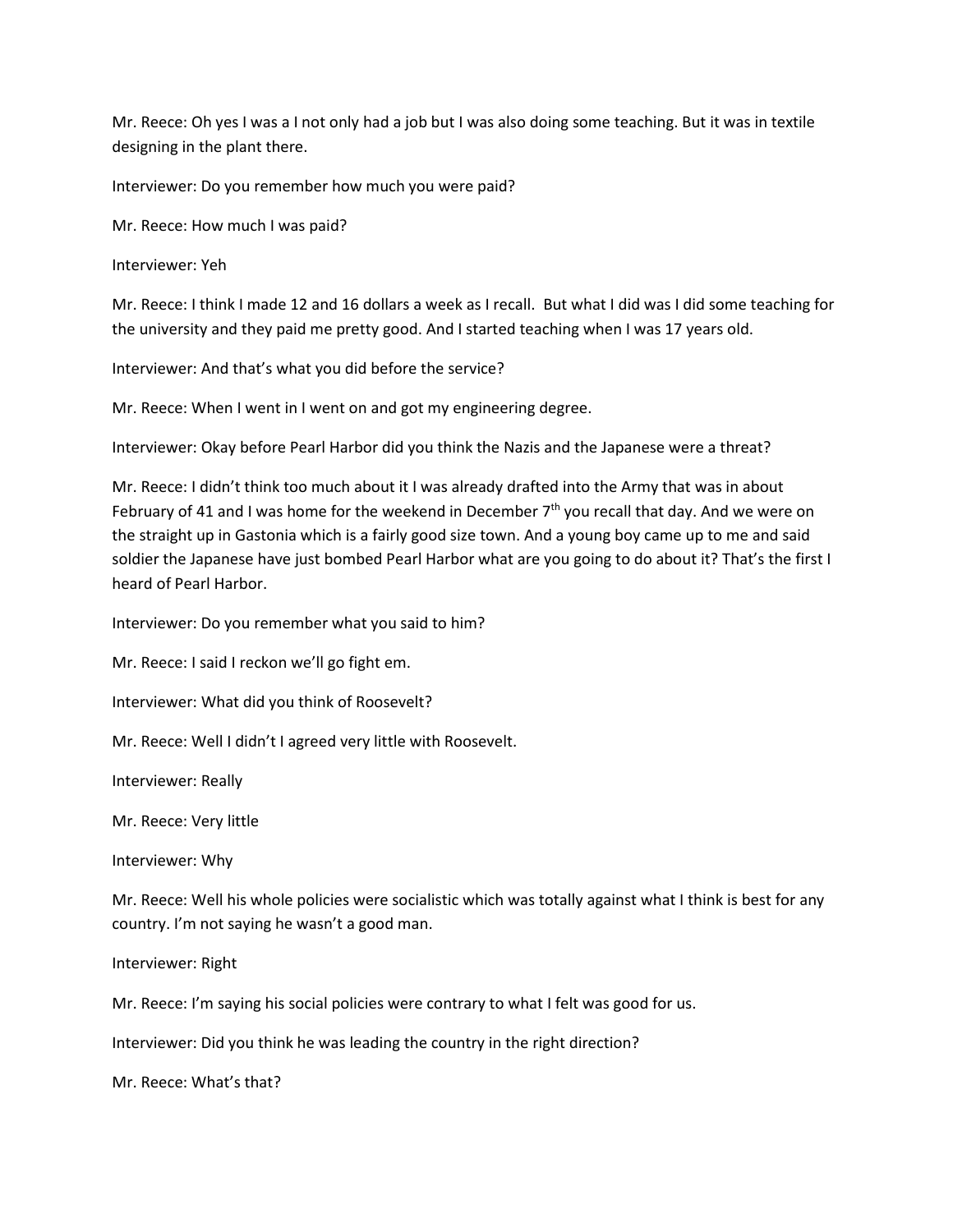Interviewer: Did you think he was leading the country in the right direction?

Mr. Reece: No because it took a war to overcome what I thought were bad policies.

Interviewer: Do you remember the day Roosevelt died?

Mr. Reece: What

Interviewer: Do you remember the day Roosevelt passed away?

Mr. Reece: Yes because I was in Newark at the time and I was over in Western France and we got the word that he had died. I think it was 44 or 45 but I'm not sure I remember the day I don't remember the date.

Interviewer: When you were drafted were you happy or upset?

Mr. Reece: Neither one neither one because I knew that what I was being drafted for had to be done. And I said well you know why should I expect somebody else to go although I could have gotten out of it. The company that I was working with said if you want to be deferred we'll get you differed. I said no somebody's got to go so I'll go.

Interviewer: Were any of your other brothers did they service?

Mr. Reece: Yes my brother Boyce was in the service. He's a younger brother and my younger brother Ted was in the service in fact he was in the air borne he went to Japan he was younger than I was. I can't think if there was any of the rest of us I think there was just three of us that was in the service.

Interviewer: Did you go to an induction center?

Mr. Reece: Yes

Interviewer: What was that like?

Mr. Reece: At Fort Brag, Fort Brag but I was assigned to to a basic unit for training and there happened to be a be a I'm trying to describe it, it was a mule pack artillery outfit. Were you took the cannon apart and loaded it on so many mules. But part of training was we had to learn to ride horses. Well I remember it so well because every time that horse went up I came down. Every time that horse went down I went up. Just beat me to death but I mean it was tough but it was good training.

Interviewer: Have you kept in touch with any of the recruits you did training with?

Mr. Reece: I don't know a couple of them but I don't know because I went on to officer's school pretty soon after that. And so most of my contacts have been with the officers I served with.

Interviewer: When did you go to officer's school?

Mr. Reece: Fort Seal, Oklahoma that's where the artillery school was.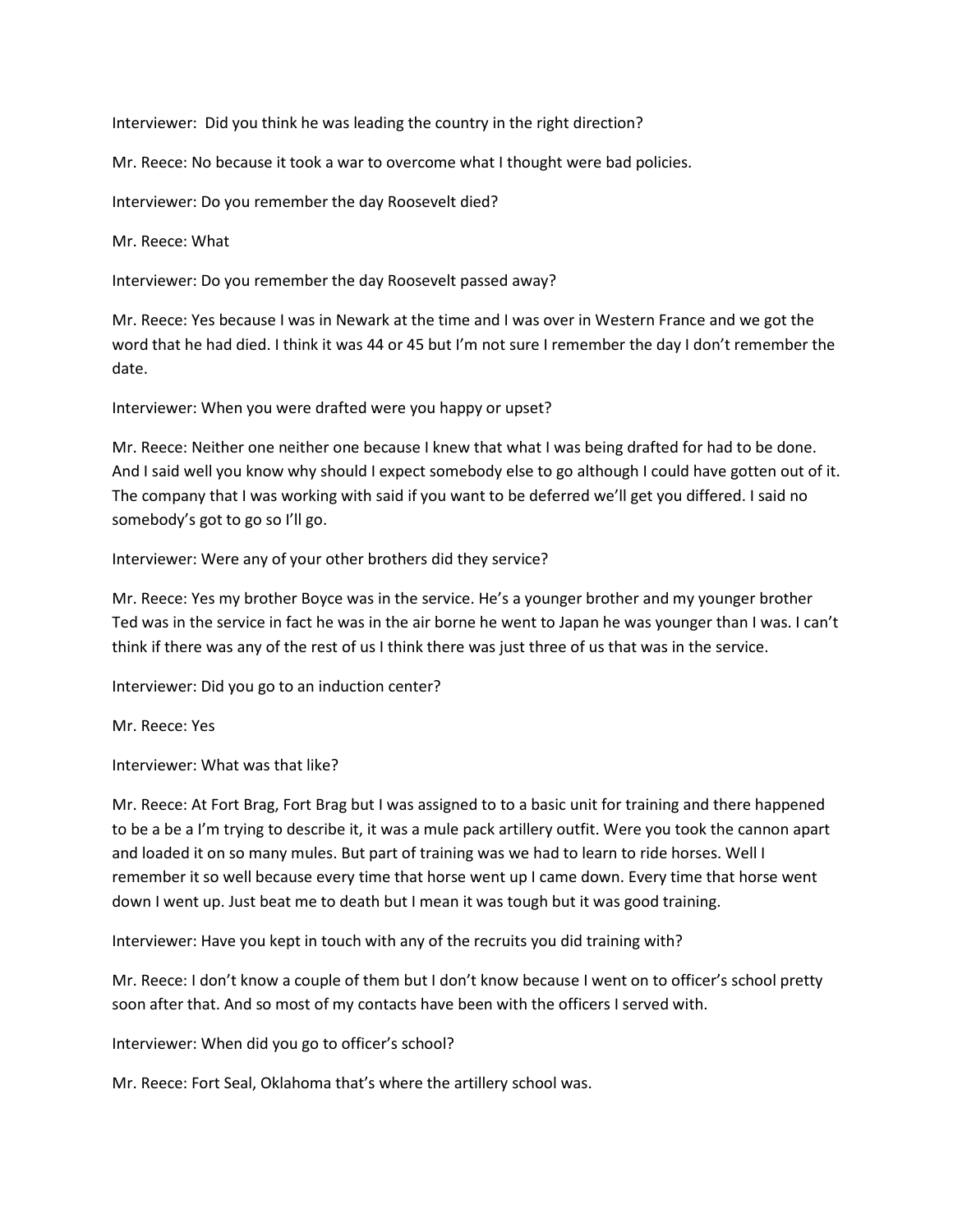Interviewer: And that was in 42?

Mr. Reece: 42 yeh 42.

Interviewer: What did that involve your officers training?

Mr. Reece: What was what?

Interviewer: What did it involve?

Mr. Reece: Well we had to 13 weeks we were known as 13 week wonders or something I guess. But it was practically everything we needed to know and it was good. I was in class 16 at Fort Seal, Oklahoma that means they started a new class every week I was one of the first through there. And but I thought they prepared us well for what we were going to have to do once we got into combat.

Interviewer: What were the conditions like there? The living conditions what were the living conditions like?

Mr. Reece: Well in a parameter tent did I say that right? And you had the cots in there and that's the way you lived. The reason I remember it so well is because the day I graduated somebody stole my wallet. All my money I had to wire money to get home.

Interviewer: After your training did you go overseas?

Mr. Reece: Well I went from Fort Seal back to Fort Brag North Carolina we trained with a unit with units over there. And then after that I went to Fort Jackson in Tennessee for a little special work and then we shipped overseas.

Interviewer: Were you did you go overseas in troop ships?

Mr. Reece: Oh yeh Queen Elizabeth and of course we had a lot of rumors the Germans had just invented a submarine that goes faster than the Queen Elizabeth. We had the usual rumors going on but what was strange about that it seemed like everything I thought was real funny was strange. Right before right before we went overseas they shipped us out on the ocean and the law says you can't take draftees outside the continental limits of the United States but I was out there. And so I took I had to leave in a hurry so I had \$10 and a half on me that one night the first night at sea I could lay in my bunk and touch eight other people without moving. We were really packed in and that night I was up on the deck bragging about somebody stole my \$10 that night. And so I was flipping up the 50 cents laughing about it and that night they came back and got my 50 cents.

Interviewer: Where did this ship depart from?

Mr. Reece: Brooklyn New York now you talking about the ship that went out in the ocean for a month or overseas?

Interviewer: Both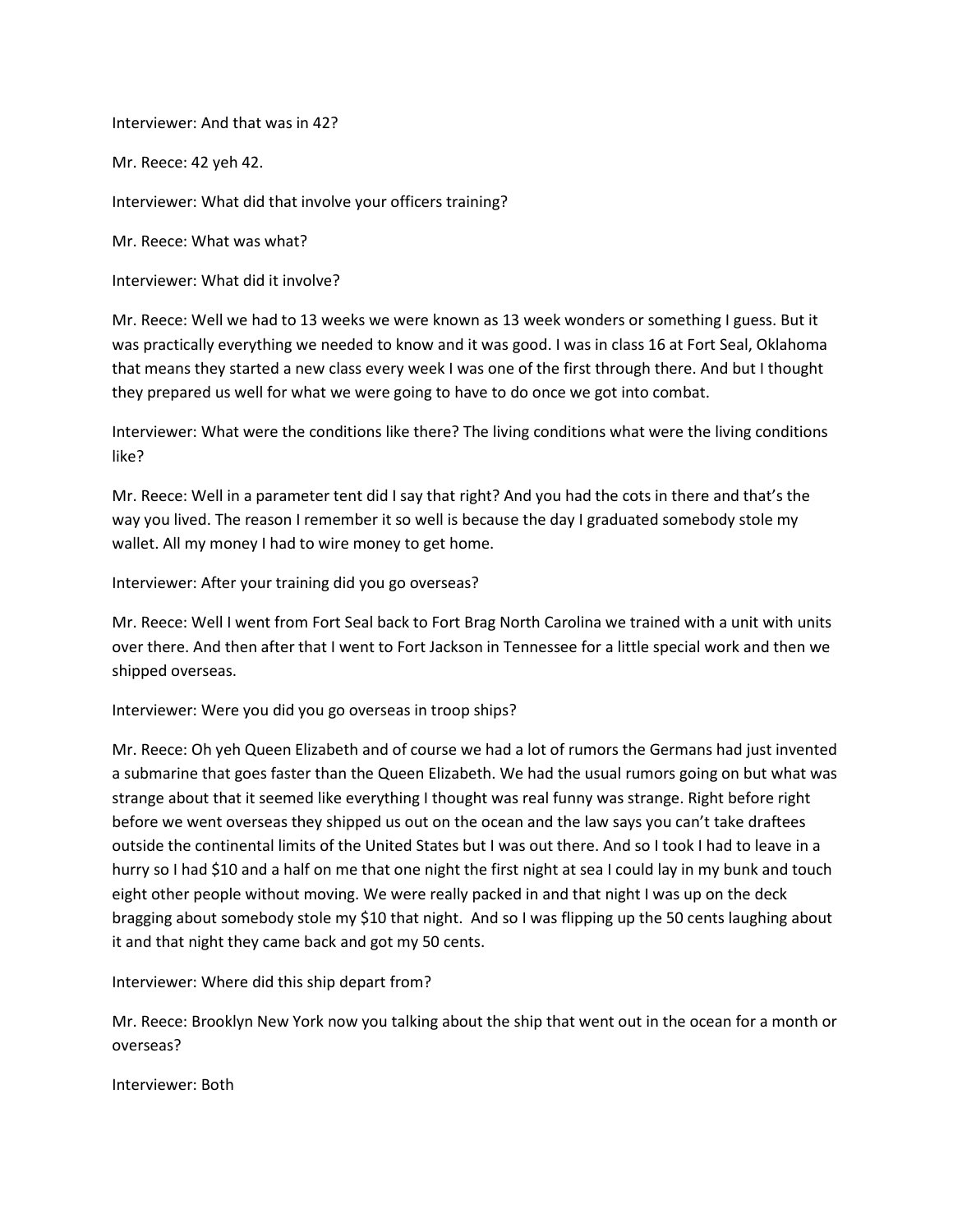Mr. Reece: Both of them we shipped out from Brooklyn New York.

Interviewer: And where did you land?

Mr. Reece: Gimmick Scotland I think.

Interviewer: Scotland

Mr. Reece: I think we landed in Scotland and went from Scotland down into around Stafford on Avon down in England.

Interviewer: And what year was this?

Mr. Reece: What year was that?

Interviewer: Yeh 42, 43?

Mr. Reece: That was in we left Jackson in 43 got to England in 44 and we were there several months and then we went into combat from there.

Interviewer: What did you do during those several months in England?

Mr. Reece: Went to see Shakespeare plays at Stafford on Avon.

Interviewer: Really?

Mr. Reece: Which was real interesting and trained and got ready and I made the mistake of going on a ship to get to inspect the type of ship we would be going on. And I made the mistake of calling asking the captain about his boat. You don't do that you don't do that at all it's a ship. But we went in and like I think I told you we did not lose a lot of people we were heavy artillery we had one man step in on a mine going in on the beaches. But we landed on the I believe on Omaha Beach. But we landed D-Day was on June 6<sup>th</sup> if I remember

Interviewer: 1944 yes

Mr. Reece: And we went in about 20 or 25 days after that but it something else.

Interviewer: What unit was this with?

Mr. Reece: What?

Interviewer: What unit?

Mr. Reece: The 44<sup>th</sup>.

Interviewer: What did you do on Omaha Beach what was your task?

Mr. Reece: Try to keep from getting killed. I mean again I've talked about this before you could get killed at any time but you just had to say well I'm going to do the best I can and go on.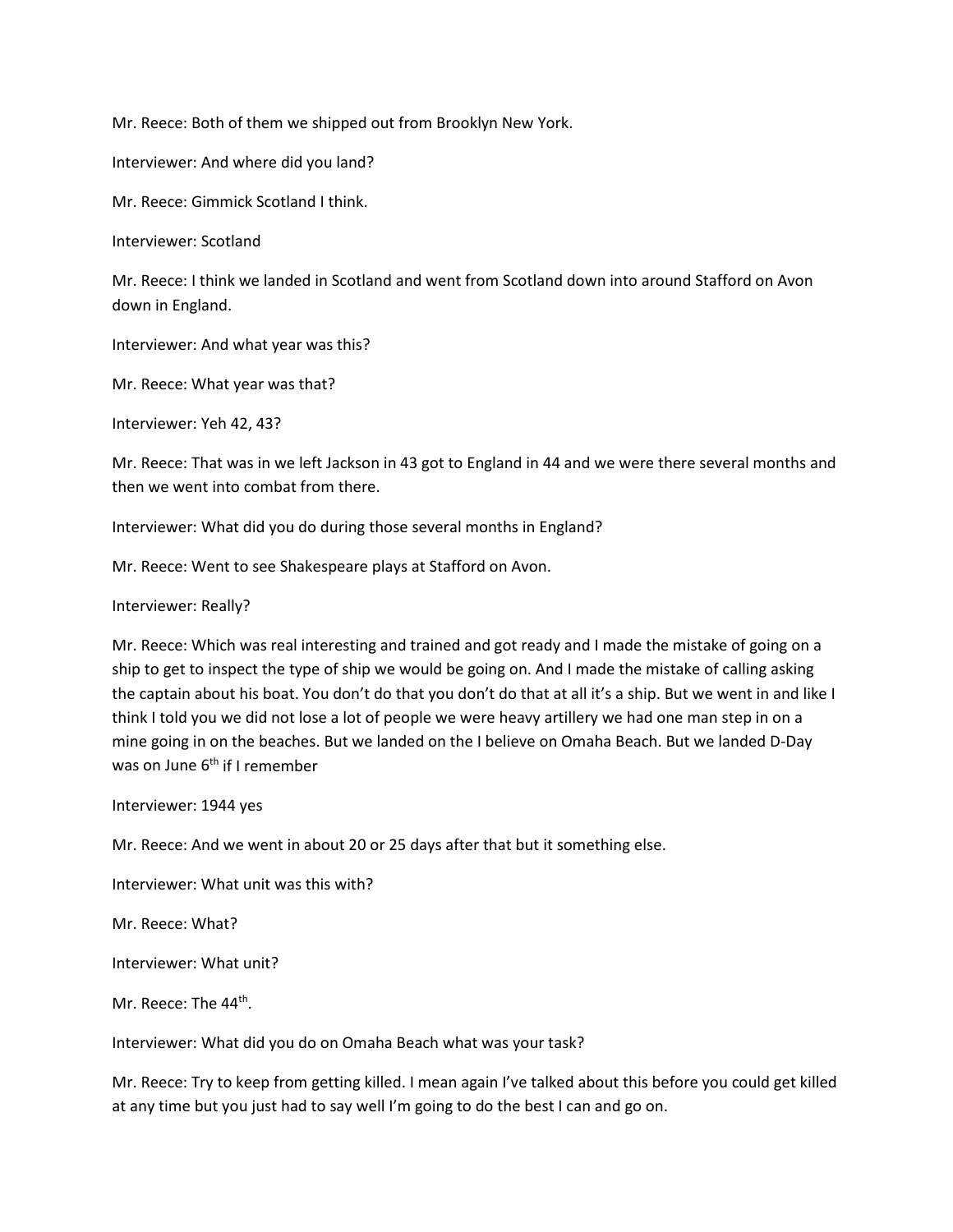Interviewer: Where was your first experience of combat?

Mr. Reece: What's this?

Interviewer: Where was your first experience of combat?

Mr. Reece: Well it was we started going in position and firing and going in position and firing they were running faster than we could move so we started actually firing within probably 15 to 30 days after we landed. And they were moving pretty fast but we ran out of gas.

Interviewer: Can you tell me some of the equipment or arms that you had?

Mr. Reece: Well our main weapon was an 8 inch hawletser I wish I'd have thought to fetch it for you. But they fired a 200 pound projectile now an 8 inch hawletsers is a 203 millimeter something like that. But it would shoot 10 and a half miles and it was extremely accurate. It had a probably error of maybe 25 yards at the most. But it would when you shot at something and we did some fantastic shooting we really did now we didn't fire all that much we probably didn't fire over 10 or 12 thousand rounds but that's a lot of shooting. And we followed them on up into right on up into Germany.

Interviewer: So you did you were in Germany also.

Mr. Reece: Oh yeh oh yeh and we got pulled out of Germany to go back to the west coast of France to clear out some pockets of Germans that were still over there. And we were really brilliant because we went into position one night and the next morning we woke up and found out we had put them in position right in the middle of a mind field. But luckily for us the French people there were friendly so they showed us where everything was. Right in the middle of the wine country Venuses and Chareas and one other we got well acquainted with all of the wine producers. Brandy some of it 125 years old.

Interviewer: Did you partake?

Mr. Reece: You're getting noisy. We had we really enjoyed it we really did.

Interviewer: Did you have any other combat experiences?

Mr. Reece: Well in the battalion field artiliery battalion we had two light airplanes the one thing that I did I would go up every so often as an observer in the airplanes now. The observer in our airplanes would be directing fire on the enemy from where they could see. But they were light airplanes just single engine but we had good pilots. I remember one of them said major I can have you on the ground in 60 seconds out of this airplane anytime you just tell me. And so here we were going along and I said I want out in less than 60 seconds I was on the ground and out. They were trained to know where to land no matter at any as they went along. But it was comforting to know that you had such confident officers and confident pilots.

Interviewer: Did you ever get shot at?

Mr. Reece: What's that?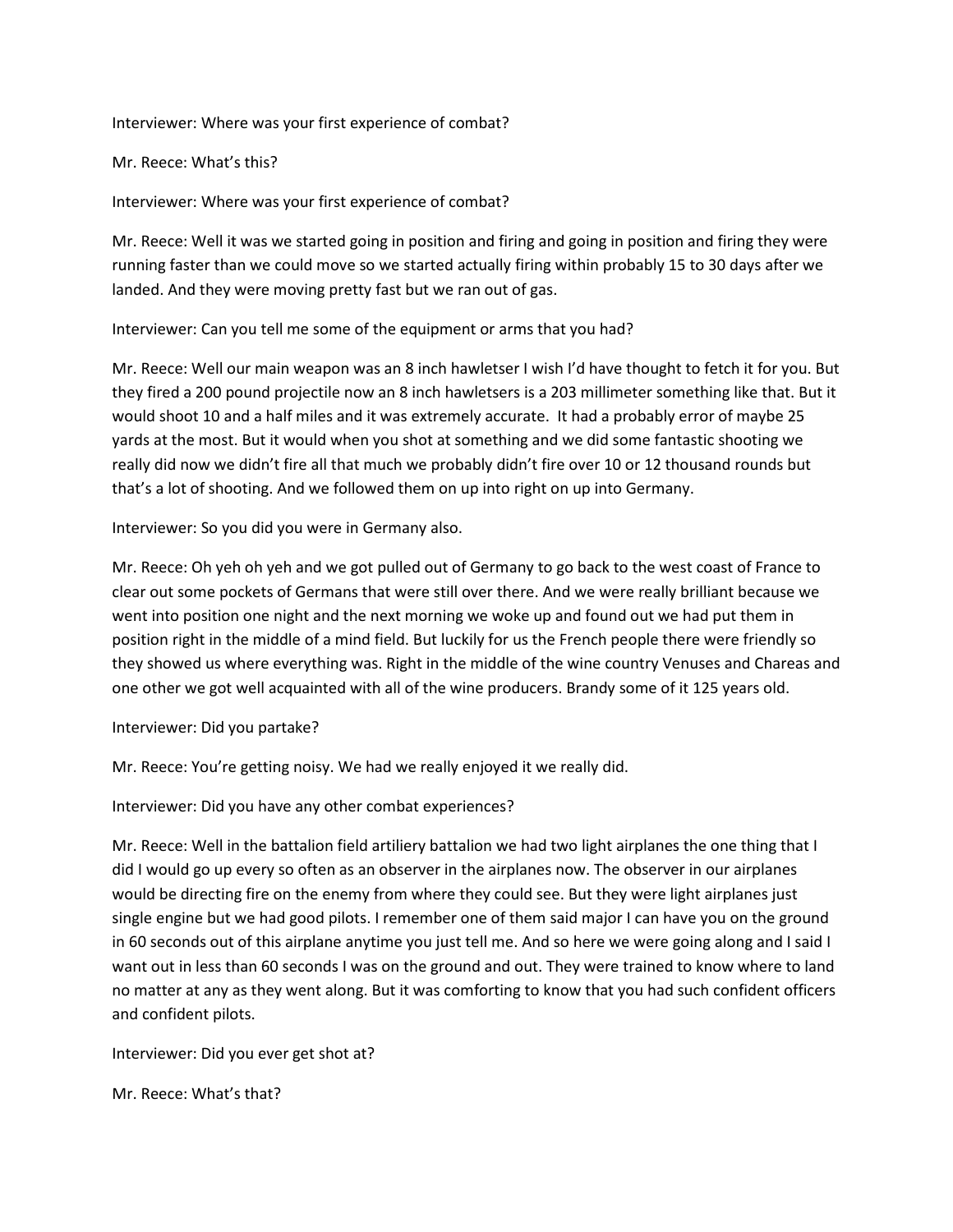Interviewer: Did you ever get shot at when you were being an observer?

Mr. Reece: Oh yeh you get shot at and some of them you have bullets go through the plane. I tell people I tell people I got this shot off during the war (pointing to a portion of his finger that is missing) but that's a lie that's not the truth. The worst I ever got hurt was diving into a fox hole.

Interviewer: Where was this?

Mr. Reece: You know what a fox hole is?

Interviewer: Yes

Mr. Reece: Okay that's when I just skinned up skinned myself a little bit.

Interviewer: Do want to describe any of your combat missions that you had you said you had 13.

Mr. Reece: Had 13 observation now I wasn't the pilot I was

Interviewer: The observer

Mr. Reece: You know I could pull rank at that time and I'd say I want to go and they'd let me go.

Interviewer: Which countries were you doing this?

Mr. Reece: Well we went into France and we went from there on into Germany and I might say one thing about the war now about dealing with people. And a lot of people may not agree with me but the German people were most nearly like the American people of anybody over there. And I'll give you an example wed go through France and we'd tear up the roads six months later I'd go back and there would be the same hole in the road. In Germany you'd tear up the road the next day some blonde headed kid was out there filling up that road. But I understand that they double crossed us pretty good France and Germany and Russia.

Interviewer: What did you think of the French? What was your impression of them?

Mr. Reece: Well I don't now you've got me talking now. When I was in England and serving under General Patton's staff I went over to Wales and met with the British over there. And I'll always remember this there was a British Brigadier over there he pulled me off to the side and said Major I want to warn you about something he said don't ever trust the French. I said what are you talking about? He says okay you'll get ready to move out at 6 o'clock some morning and they'll move out at 6 o'clock some morning but 6 o'clock some morning you'll be up where somewhere and they'll decide they weren't ready. Said that's just a massacre when you expose your flanks like that.

Interviewer: Right

Mr. Reece: So I always remember him cautioning me to don't trust the French.

Interviewer: Did you have an opinion of the British?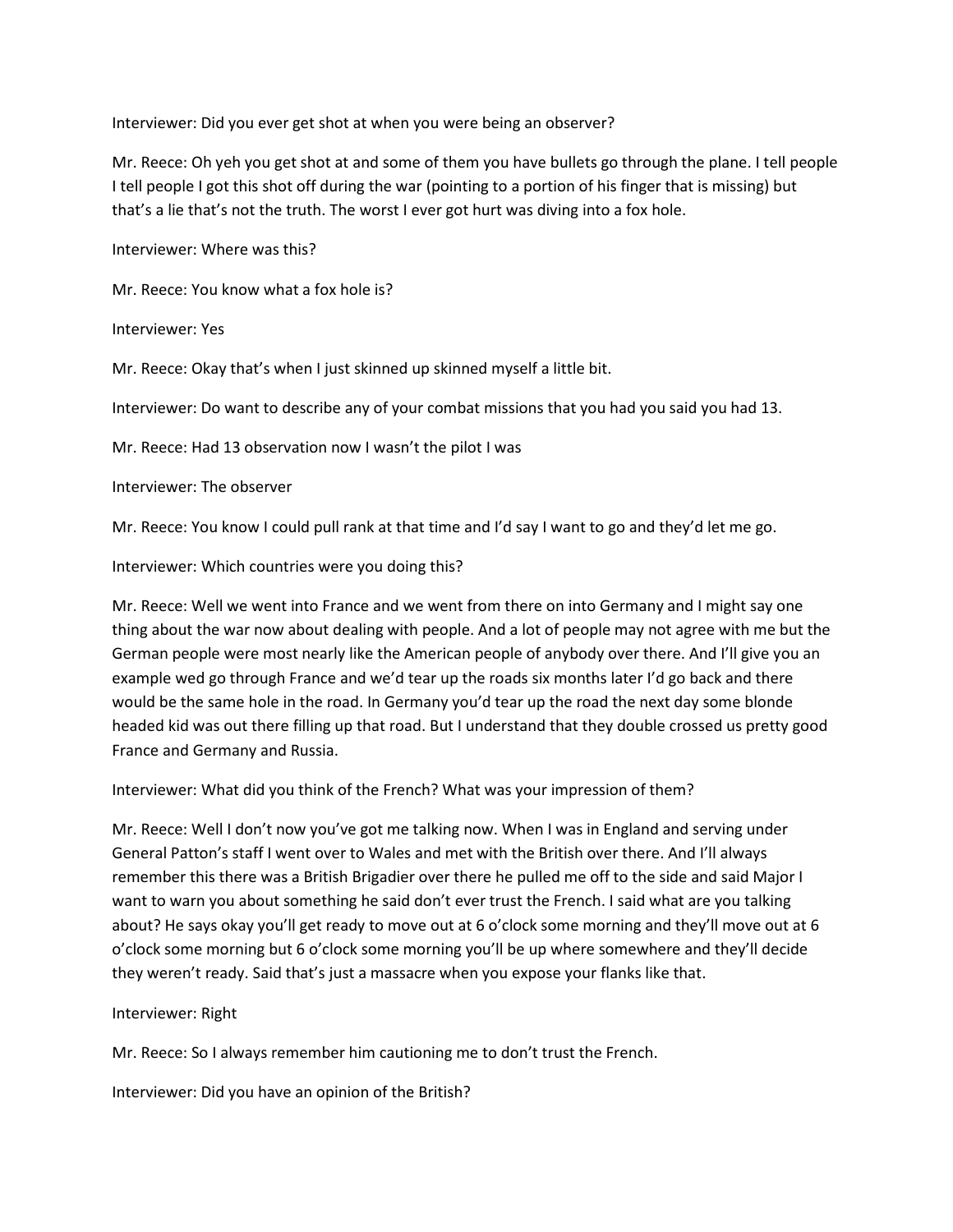Mr. Reece: I liked the British I thought they were dedicated to winning the war just like we were and that's the big difference here. It's amazing I know that one of the greatest things that happened to us is that we felt the American people were supporting us. I don't think you saw that in Vietnam I don't think you saw it on some of this other stuff but when you don't have your people back home supporting what you're doing it must be miserable. But we had it we never doubted it never doubted it.

Interviewer: When were you on Patton's staff?

Mr. Reece: Well it was right after I got into England before I went into France so in 44 I'm pretty sure.

Interviewer: What was your position on his staff?

Mr. Reece: Well when you're on a big staff like that I was some liaison officer to the British or something like that.

Interviewer: So what did your job involve?

Mr. Reece: Well liaison

Interviewer: Okay

Mr. Reece: Well there's all sorts of definitions' of a liaison but see in the artillery what you had primarily you had the battalion commander and you had the executive officers and you had the S3 which was the operations then you had the intelligence officer and all of these. But at that time most of my experience had been operations so I was over there working with them to well you were teaching each other just like when the Brigadier said don't you trust the French I mean it was that type of thing. But General Patton was a great General because there wasn't any question about what he meant whenever he said it. You would go down the road over there and you'd see a sign that said speed limit 30 miles an hour and you'd go another 100 yards or so and it said you have been warned. But that was the type of thing he did he got peoples attention. I was real proud of him. I can't tell you about this but sat there and listened to him in person at times and he was one of the roughest talking men I've ever been around I mean he didn't care who was there either. I mean if you were nurses would be at some of the talks he made and all it didn't bother him. He just kept right on talking.

Interviewer: So you were only in England, France and Germany when you were in Europe right?

Mr. Reece: Yeh

Interviewer: How long were you in Europe?

Mr. Reece: What's that?

Interviewer: How long were you in Europe?

Mr. Reece: I was over there a year and a half I left the states and it was a year and half before I got back. But we were in combat of the nine months I'd say about nine and a half months we were only pulled out of there just about three days so it was sort of a constant thing with us. It's not like being in the infantry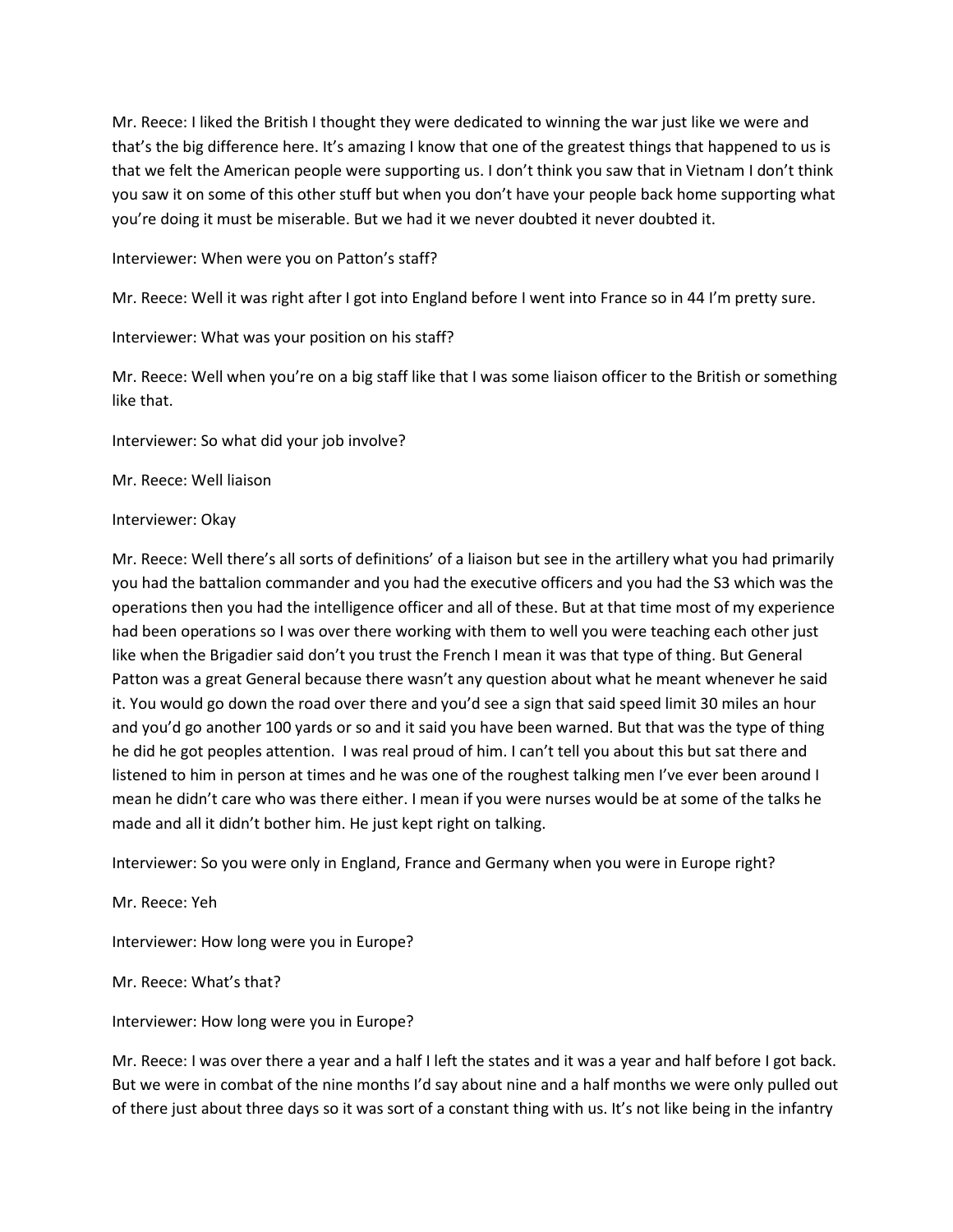you couldn't do that being in the infantry. But see we were usually five miles back or maybe six miles back and I felt so sorry for the infantry because there toward that last you know here you have these kids coming by you look like they were 16 year sold heading up to the front and stuff.

Interviewer: Where did you sleep?

Mr. Reece: What?

Interviewer: Where did you sleep?

Mr. Reece: In a pup tent. Most all of the time a pup tent that's a little tiny tent that you crawl into crawl into your sleeping bag. And don't ask me if I was afraid because you know I was afraid.

Interviewer: Good I was going to ask if you ever felt sleep deprived and over worked.

Mr. Reece: Yes because I didn't know how to regulate myself if I'd have known how to lay down and sleep but I had so much on my mind I'd find myself not getting much rest. I come to think of it I never have gotten over that. But I wasn't sleep deprived because of the conditions I was sleep deprived because I didn't really approach it properly.

Interviewer: What did you eat when you were in the field?

Mr. Reece: We ate K-rations C-rations in a can.

Interviewer: What did that have in there?

Mr. Reece: Oh you've heard of spam?

Interviewer: Yes

Mr. Reece: And things like that. They were I mean it was good it was good we were hungry. Now sometimes we would go back to the back headquarters they would cook you bacon and eggs and so forth if your own one of the headquarters there. But I don't know that anybody suffered from food we had plenty of food.

Interviewer: Did you have any weather related problems like frost bit and that type of thing with your group?

Mr. Reece: Not really I've got to tell you about a brilliant idea I had. They you can cut it of this if you want to. I had an idea see we were in the artillery and we operated on what they call metro messages it's a weather message and a message would come out every three hours and it would tell you how fast the wind was blowing and what direction it was blowing and what the temperature was and it seemed like about five different items. But the problem was that when it came 1 o'clock and 2 o'clock and we were using the 12 o'clock metro message we'd have 3 o'clock the thing went completely hay wire. So I got an idea I said here's what I want you to do to the observation people. When you send us the 12 o'clock metro message you send us a forecast of 3 o'clock. That was not a good idea they had no idea so I stopped that pretty quick. But I thought it was a good idea but it wasn't.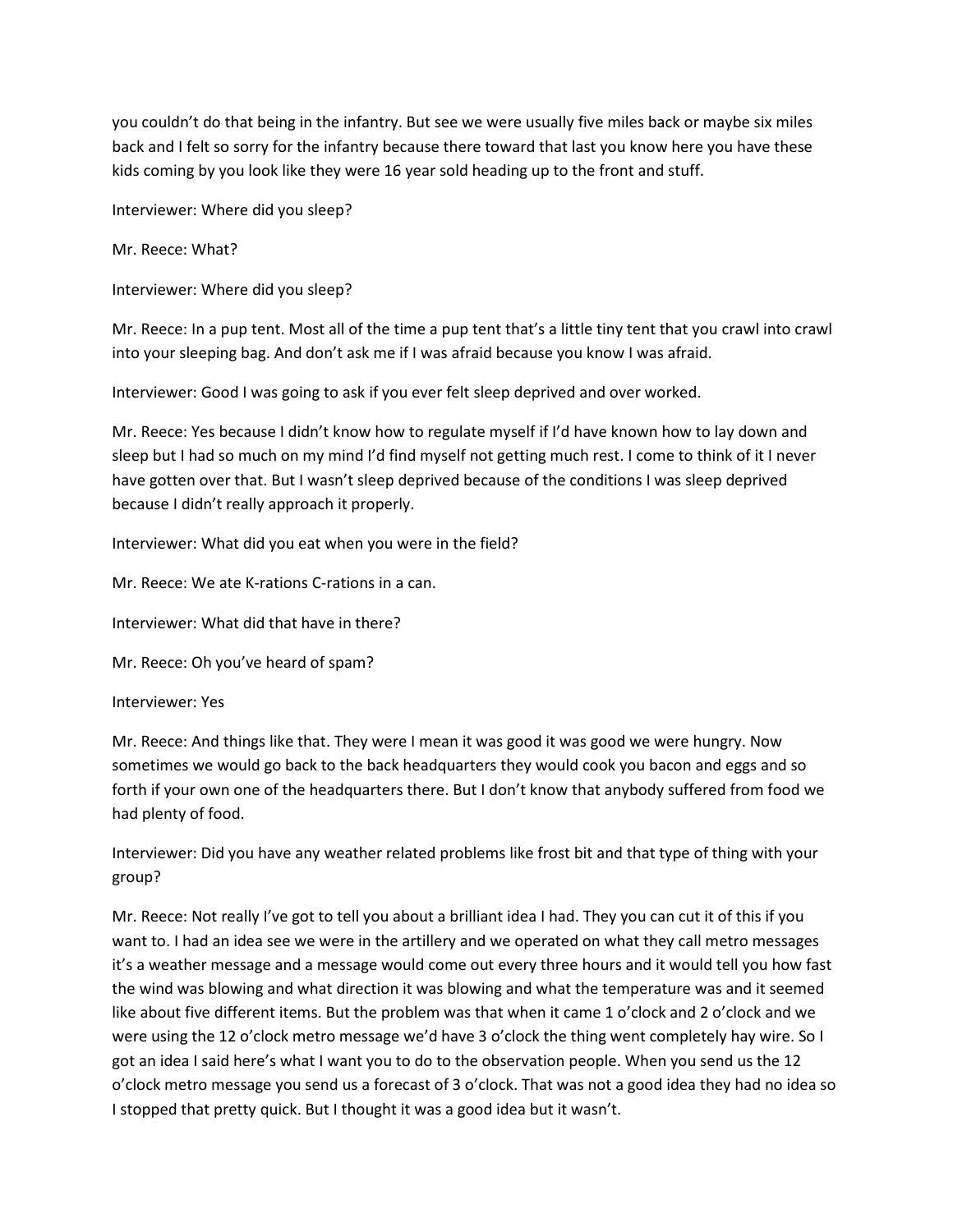Interviewer: Did you receive many letters when you were overseas?

Mr. Reece: Any letters?

Interviewer: Yes

Mr. Reece: Oh I tried to write regular back home to my wife and my family and they wrote regularly to me she was a lot wiser than I was.

Interviewer: Is that what you did in your free time? Read your letters.

Mr. Reece: Well this sounds silly but I didn't consider it was free time my free time was memorizing the firing manual. Figuring out how to kill somebody a whole lot quicker than they could kill us.

Interviewer: Did you ever have to kill someone?

Mr. Reece: Well I'm not going to say I did or didn't except the odds are our guns killed many people. But why do I think of things to tell you? The S2 came to me and said we have discovered Germans are operating out of this church steeple. Showed me on the map where it was and their in a real good position to fire on our troops. But we can't fire on a church steeple I said what are you talking about you are going to fire on it and you are going to knock it down too. But it just shows you how different people approach things and that's what we did but your not going to stand there and let your people get killed just because their utilizing a church. I don't know whether your interested or not but I think about that a lot. I think about the fellow the officer that came to me he well he's one of those he was a nice fellow.

Interviewer: Did you have any leave time?

Mr. Reece: Any leave time over there?

Interviewer: Yes

Mr. Reece: I don't even recall even thinking about it except to go down you know in the night and see one of Shakespeare splays. I probably saw about five Shakespeare plays at Stafford on Avon while I was in England. But then I went down to the Riviera once things got real quiet right there at the end. But come to think of it probably the decease orders had already been signed then. But I had 86 days of terminal leave so when I got back here you know I got paid for 86 days. I was already back in school while I was still getting paid.

Interviewer: You were promoted correct during the service?

Mr. Reece: What?

Interviewer: You were promoted during the service?

Mr. Reece: Yeh I was promoted from Corporal to Lieutenant to First Lieutenant to Captain and to Major all in about two years something like that.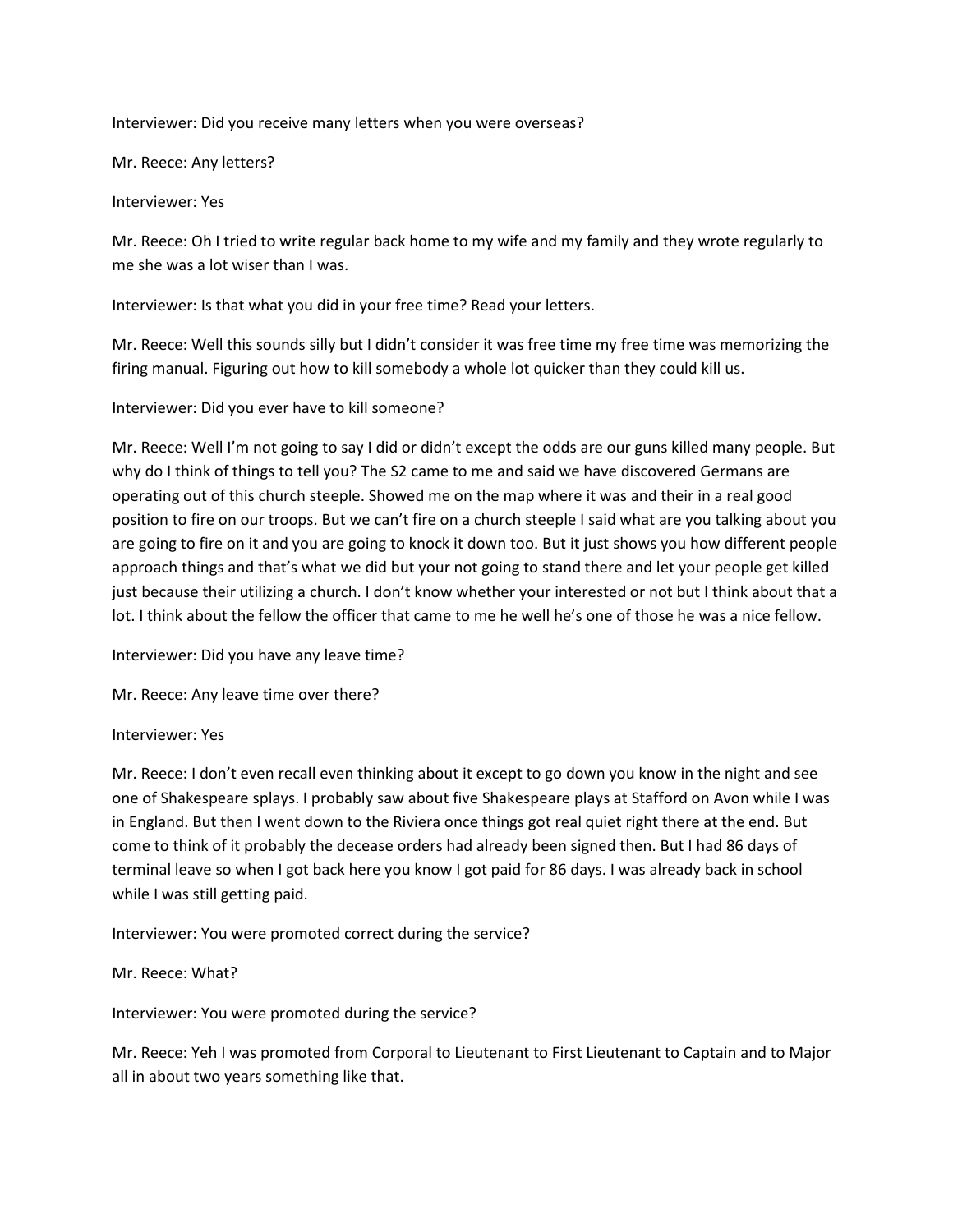Interviewer: Did you think that promotions were deserved by those who received them?

Mr. Reece: All I was doing was taking them.

Interviewer: Whether you deserved them or not.

Mr. Reece: Yeh but they must have been desperate to promote me like that.

Interviewer: Were a lot of the people around you were they pre-career Army?

Mr. Reece: Almost none

## Interviewer: Really

Mr. Reece: Almost none in fact except for a couple of the major ones I mean like the head people at the time all of the rest of us were reserve officers or drafted or went to school at Fort Sail. I just forgot about something I went to school for ten straight terms engineering school I got so tired I didn't know what to do. I picked up the telephone and called a Colonel that I knew and said I'm worn out I need to be back in the Army for three months the next day I had orders to get back in there for three months. You talking about goofing off that was a goofing off period right there.

Interviewer: How did some of the European civilians and refuges react to you as an American soldier?

Mr. Reece: Reframe that now.

Interviewer: The civilians how did they react around you how did they ask around you as a soldier American?

Mr. Reece: The French and the Germans and all?

Interviewer: Yes how did they treat you?

Mr. Reece: Well everybody was so glad to see us in England and in France and the Germans it was real strange. We were building on an airfield just happened to be on an airfield because that's were a lot of space was and the Mayor of the town brought a Catholic Priest down to see me. And he said Major Reece I'd like for you to meet Father Reece. I did not shake hands with him because at that time we were telling all of our troops do not fraternize with any Germans. But I sort of believe if I had it to do over again I would have probably shook hands with him. But yet he had the same name I had and sense my father's people came from Germany it made it a little bit strange sure enough. I said I was named after Adolph Hitler you believe that? You don't know you'll believe anything I tell you. No the only reason I was named after Adolph Hitler I scared one of my teachers daughter-in-laws to death but just because he was older than I was so I was named after he was. But one of the teachers you don't' know Ted my youngest son do you? He brought her over for dinner one night before they got married. I said missy I've got a mean streak I said missy there's something about this family you really need to know and I rather you'd hear it from me than hear it from somebody else later on. I said my father's people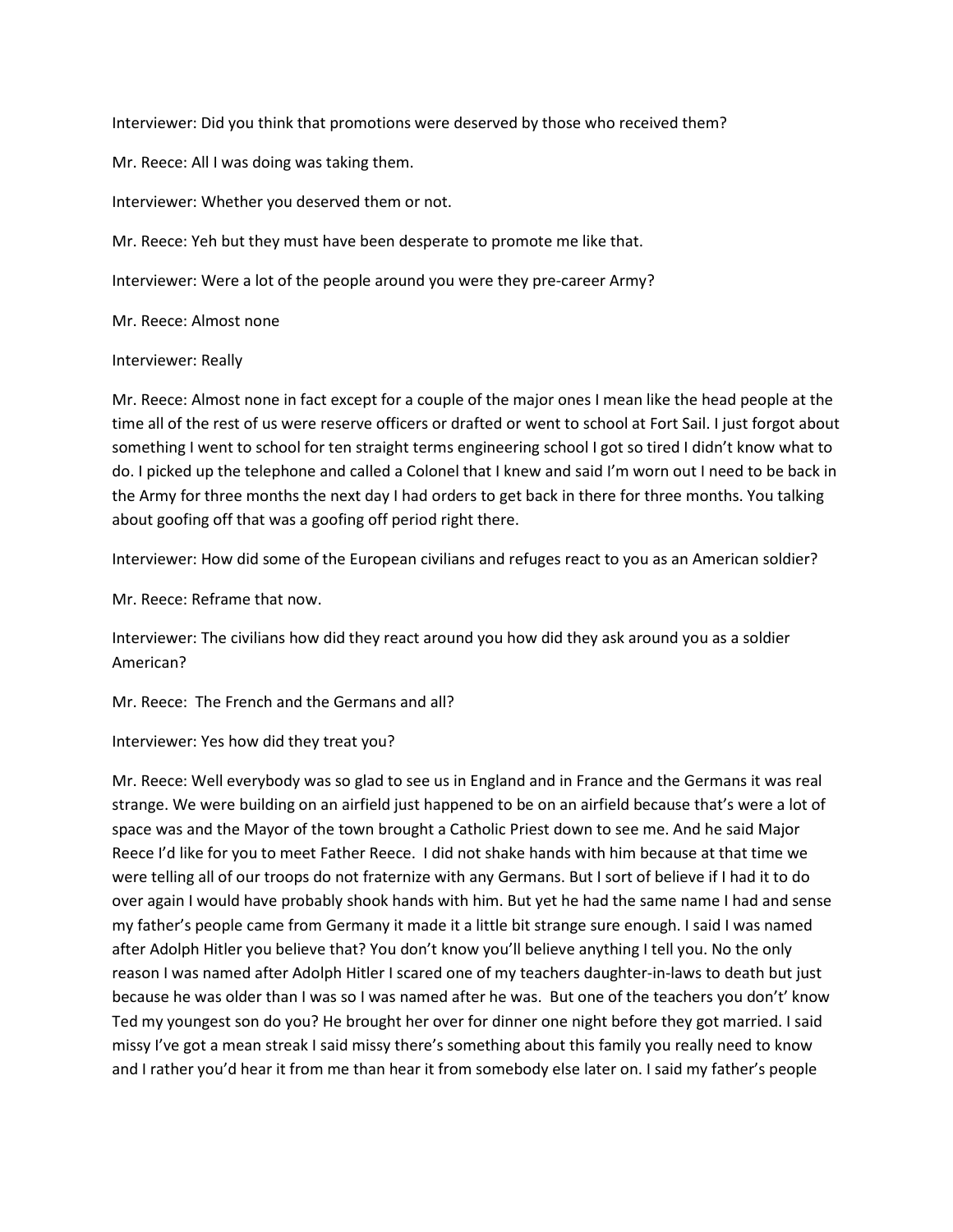came from Germany and my middle name is Adolphus and I was named after Adolph Hitler. I though she would die. But it was a great sigh of relief when I explained it to her. Excuse me for interjecting that.

Interviewer: What did you think of Adolph Hitler?

Mr. Reece: What did I think of what?

Interviewer: Hitler?

Mr. Reece: Oh I thought he was an evil man evil evil just like Saidam Hassan's evil. You can't deal with evil people except to get rid of them.

Interviewer: What did you think of the Nazis their leadership and tactics and skills?

Mr. Reece: They just captured the hearts of people and all these people got to wanting something that everybody at the rest of the world's expense and that's part of that's part of socialism. Only they just carried it to a greater extent it was evil had to be stopped had to be.

Interviewer: Can you discuss some of your medals?

Mr. Reece: What?

Interviewer: Your medals can you discuss some of them the Silver Star and Bronze Star?

Mr. Reece: you talking about the Silver Star and the Bronze Star and the Cordial Gear?

Interviewer: How did you earn them I guess?

Mr. Reece: What makes you think I earned them?

Interviewers: You received them well they weren't selling them were they?

Mr. Reece: Well the whole idea was that you rewarded people you honored people that really went to the extra effort to do what you had to do and that's what we were there for. And that was their praise that some people stood out. I won't say I earned them but I got them.

Interviewer: And you didn't get them for something beyond the call of duty?

Mr. Reece: Well that's what the citation talks about that's the way you write a citation.

Interviewer: Well did you do some things maybe beyond the call of duty?

Mr. Reece: Well I tried to be beyond the call of duty on everything I did while I was over there.

Interviewer: Were friends and any of your family killed or wounded?

Mr. Reece: Well none of my family none of my family was killed in military combat. And I don't know the three of us that were in there one of my sons well two of my brothers were in there in the military. Then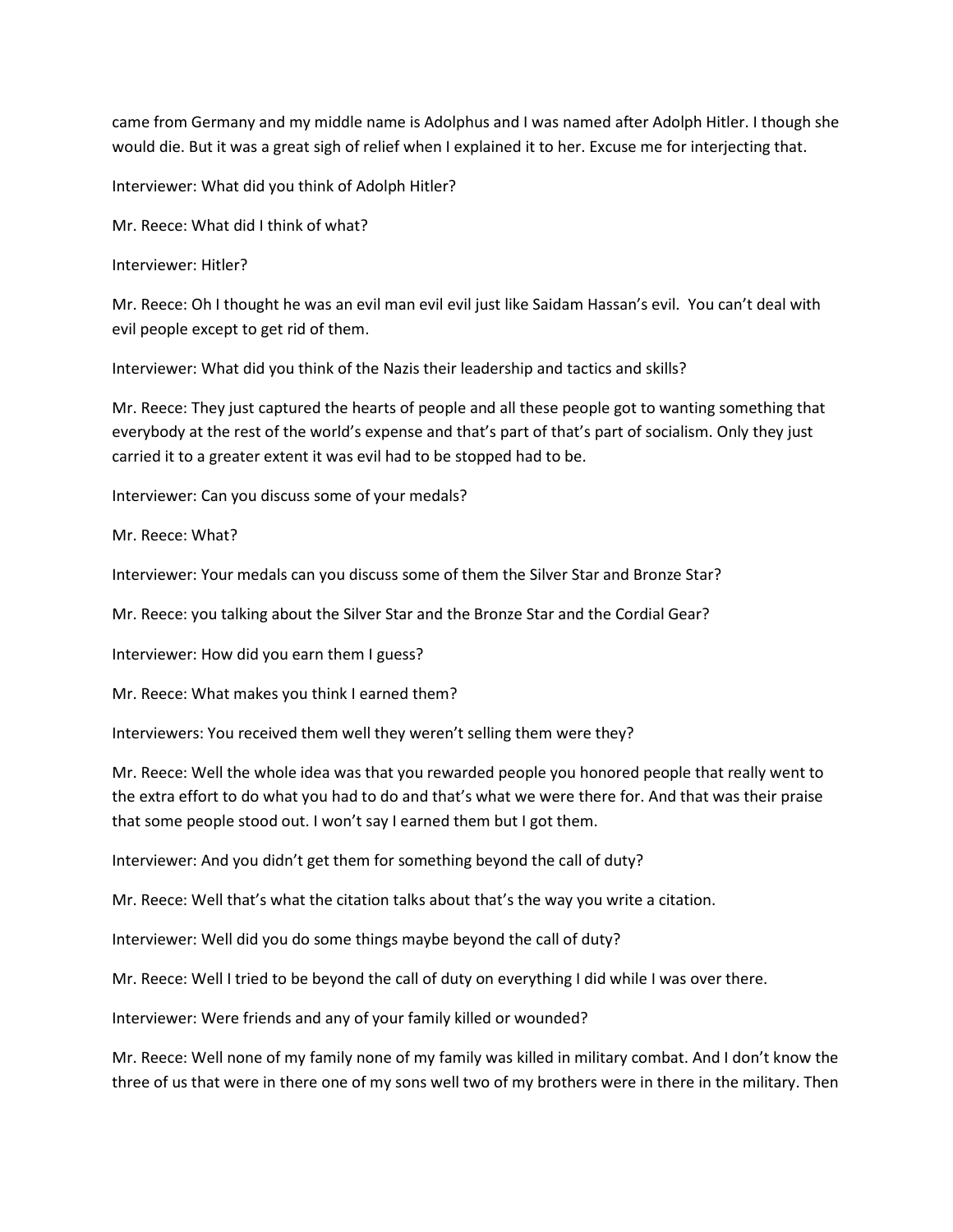I have a son David my oldest boy where's he he was a Captain in the Army in Alaska the top up there he his in the core of engineers now.

Interviewer: Well did you know anybody who was killed in WWII or wounded? Friends of your?

Mr. Reece: Was he ever wounded?

Interviewer: No your friends. Anybody you knew or friends that you knew?

Mr. Reece: Well we had 90 people in our organization that were killed. I know people from my hometown that were killed. I don't know I don't know any of the details.

Interviewer: When did you come back to the United States?

Mr. Reece: In the late 1945. But I was actually discharged on January 2, 1946 but I was already back and in school then. That's what they called terminal leave back then.

Interviewer: Have you gone to any reunions?

Mr. Reece: What's that?

Interviewer: Have you gone to any reunions?

Mr. Reece: Lots of them one ever two years since 78 yeh. Yeh that's what these are I wish I'd have brought you that was back in

Interviewer: Is this a certain unit that you're doing the reunion with?

Mr. Reece: Oh yeh that's the one I served through combat with.

Interviewer: And that units what?

Mr. Reece: 999<sup>th</sup>, 999<sup>th</sup> and then later it was the 686<sup>th</sup>. 999<sup>th</sup> you want to know why I'm laughing?

Interviewer: Okay

Mr. Reece: It brings up the charge of the life brigade. And we went in while I was at Fort Brag I was Captain I think at the time and three of us went into the Coronel and snapped our heels and said our is not to reason why ours is just to do or die into the jaws of death rode the 999<sup>th</sup>. He said what the hells going on here.

Interviewer: Were you involved in any of the famous landings or battles of WWII?

Mr. Reece: Well we were we landed on Omaha Beach just like a hundred thousand others did and we were involved in supporting see we were core artillery so we supported a lot of other units. And figured we were trapped at the Battle of the Bulge but we were not encircled but we were right there. Doing what we were told to do around Strasberg.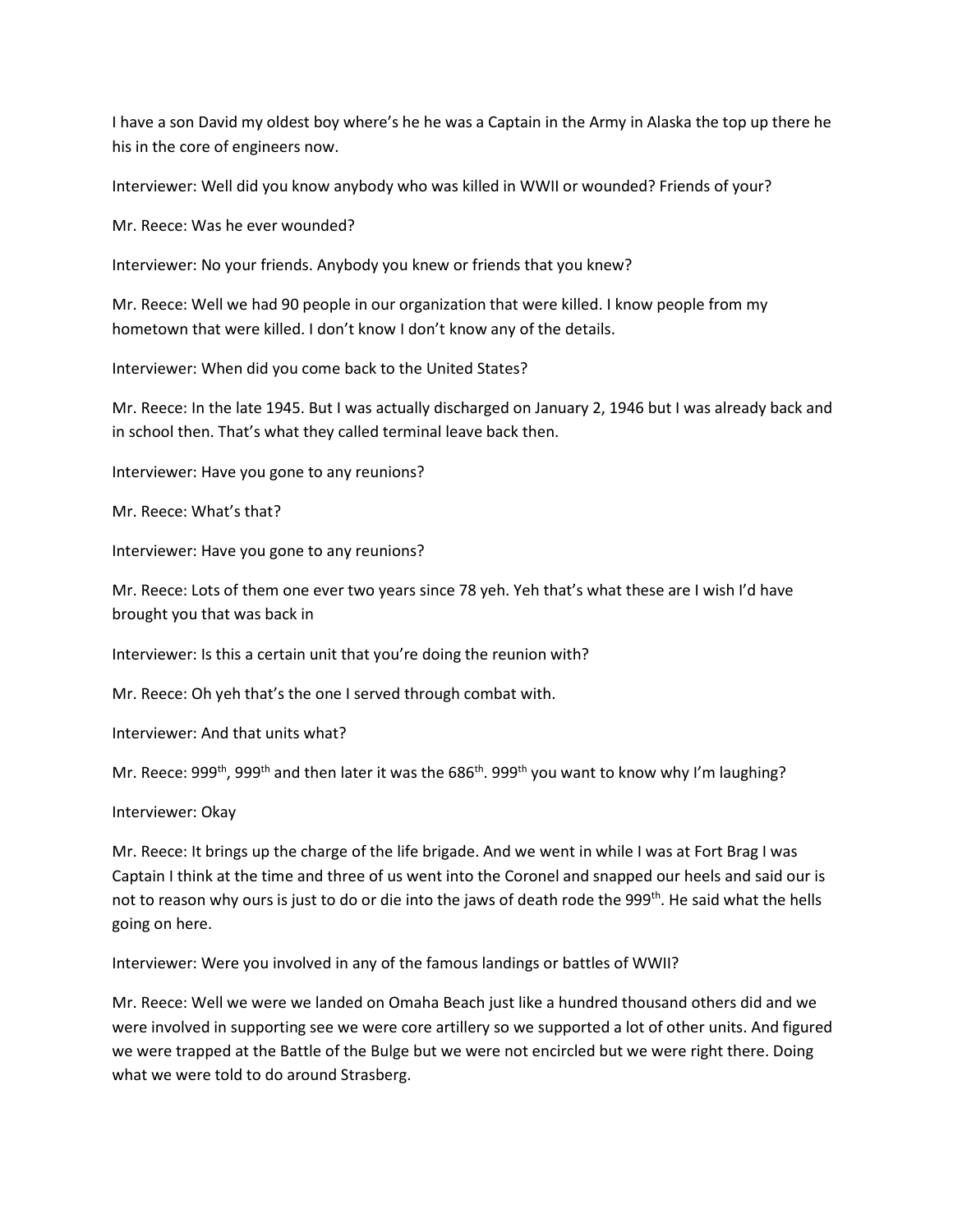Interviewer: How long did that last?

Mr. Reece: The Battle of the Bulge?

Interviewer: Your involvement?

Mr. Reece: What

Interviewer: Your involvement in that.

Mr. Reece: See what I was saying we were involved in fighting for nine months and 18 days out of the nine months and 21 days that we were there until the war was over.

Interviewer: What would be your most memorable moment in WWII?

Mr. Reece: Why did you ask me that? Because it's a real good question. Well the most memorable moment is when peace was declared just a relief to know that you could quit shooting at each other really. Quit fighting quit killing and they wanted me to transfer to the South Pacific at that point but I wanted to come home.

Interviewer: So how did you get out of not going to the South Pacific?

Mr. Reece: Well I had enough points to come home I mean based on how long you had been in and how much foreign service you had well you were on a ladder you could either come home or be transferred and I chose to come home. Well I needed to get back in school anyway.

Interviewer: Is there anything else you'd like to add?

Mr. Reece: Well I don't want to do it again I mean ones enough but I think it's just like we're told that your strengthened by going through tribulation that's a tribulation right there. And God will try up pretty good but I don't think I would have ever grown up because I was fresh you wouldn't think so being one of ten but I was extremely shy. But until I went into the Army but luckily I played sports and I thought I was a real good student but I wasn't that I thought when I came back I was going to go be a basketball player up at MC State. And went up to Boston and got me some contact lens that was a long time ago and I found out I'm not very good I wasn't very good. So that stopped that pretty quick. But enjoyed the challenge of school but I think being in the Army and being in the war was a very strengthening part og my character as bad as it is.

Interviewer: You think it turned you into a man?

Mr. Reece: What's that?

Interviewer: Do you think it kind of turned you into a man from a

Mr. Reece: It sure did. It sure did. Sure did.

Interviewer: Do you agree that you think that WWII was the best of times?